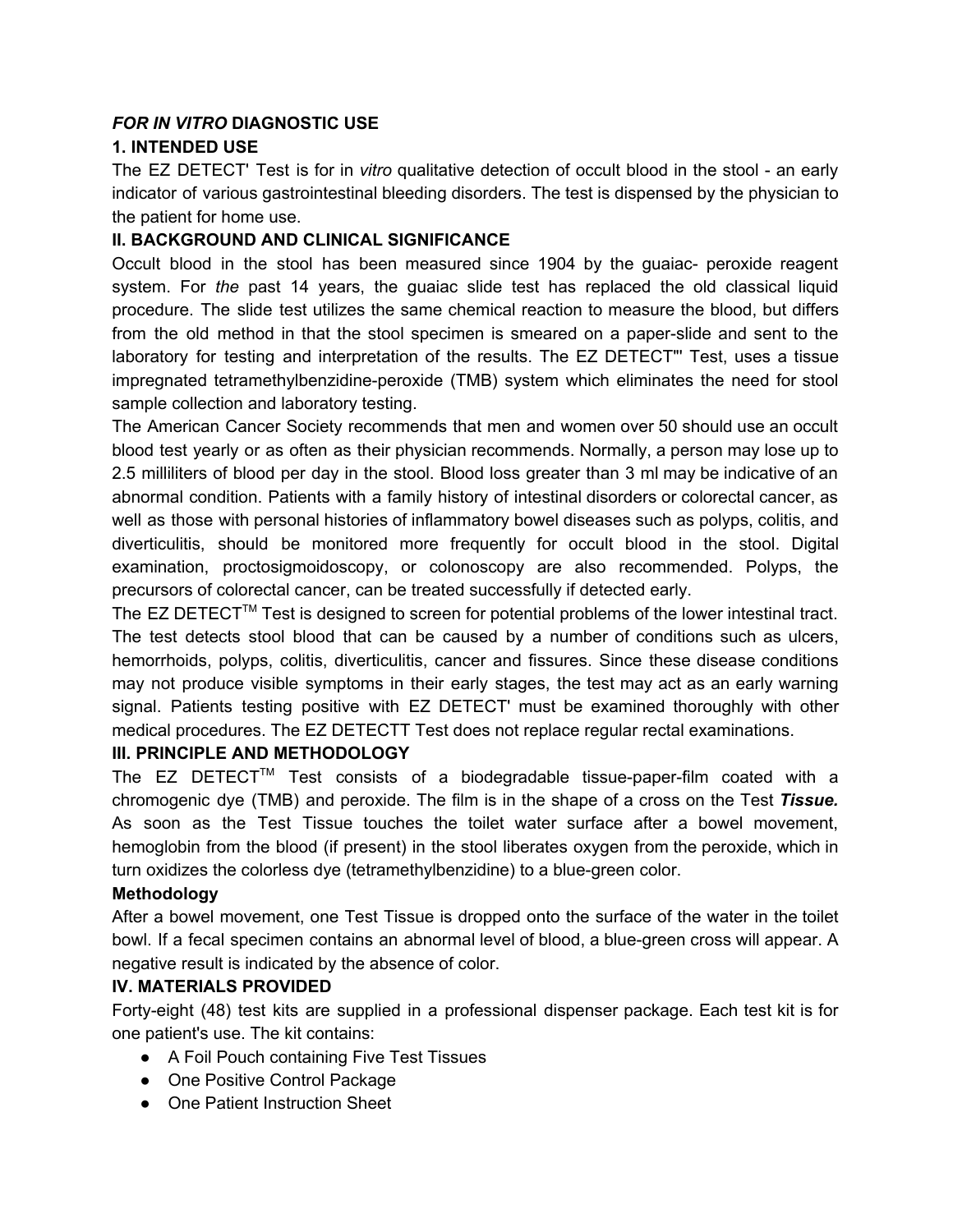● One Test Result Post Card for mailing results to you

## **Storage and Stability**

Store the EZ DETECT" carton at room temperature (59 - 80°F).

## **V. PRECAUTIONS**

- At your convenience, review Sections V through IX herein with the patient.
- The kit contents are for in vitro diagnostic use only. The materials are not to be ingested and must be kept out of the reach of children.
- The positive control is an oxidizing agent. Avoid contact with the eyes, the skin, clothing, heat or open flame. In case of an accidental spill or a direct contact, wash the affected area with large amounts of water. If ingested, administer large amounts of water. Do not induce vomiting. Call the poison control center.
- Ask the patient to hold the Test Tissues by the corners. The middle of the Test Tissue may be sensitive to the touch. Unused Test Tissues must be kept in their original foil pouch, away from light and moisture. Advise the patient to examine the Test Tissue before use. Any coloration (bluegreen) in the test area of the Test Tissue indicates deterioration.
- The test should not be performed if the patient is bleeding from hemorrhoids, suffering from constipation, or experiencing menstrual bleeding.

## **VI. SPECIMEN COLLECTION AND HANDLING**

The specimen for the test is the feces. No specimen collection or handling of the feces is required to perform the test.

To increase the probability of detection, the test is performed on three consecutive bowel movements. If the sequence is broken, the test should be continued until three bowel movements have been tested. Some gastrointestinal bleeding occurs intermittently. Checking three consecutive bowel movements will offer a better chance of finding lower intestinal bleeding.

#### **VII. MEDICATIONS**

Some of the known drugs that cause or affect intestinal bleeding are: aspirin and other analgesic drugs, indomethacin, phenylbutazone, corticosteriods and other anti-inflammatory drugs, reserpine, butazolidine, premorin, and persantine. These drugs may produce gastrointestinal bleeding that may cause positive results. The use of rectal ointments should also be avoided during the testing period.

If the patient is taking any prescribed drugs, make a careful evaluation of the drug monograph and advise the patient accordingly.

# **VIII. DIET**

**Advise** the patient to eat *a* normal diet including vegetables, fruits and cereals (such as bran and whole grain). This diet will give a better test result by adding roughage which can help uncover such things as silent lesions which bleed intermittently.

#### **IX. PRE-TEST INSTRUCTIONS FOR THE PATIENT**

For two days before and during the test period, the patient should avoid medication that, in your opinion, may cause intestinal bleeding. Make sure that the patient can discern color change. If color-blind, advise the patient to get help to read the results.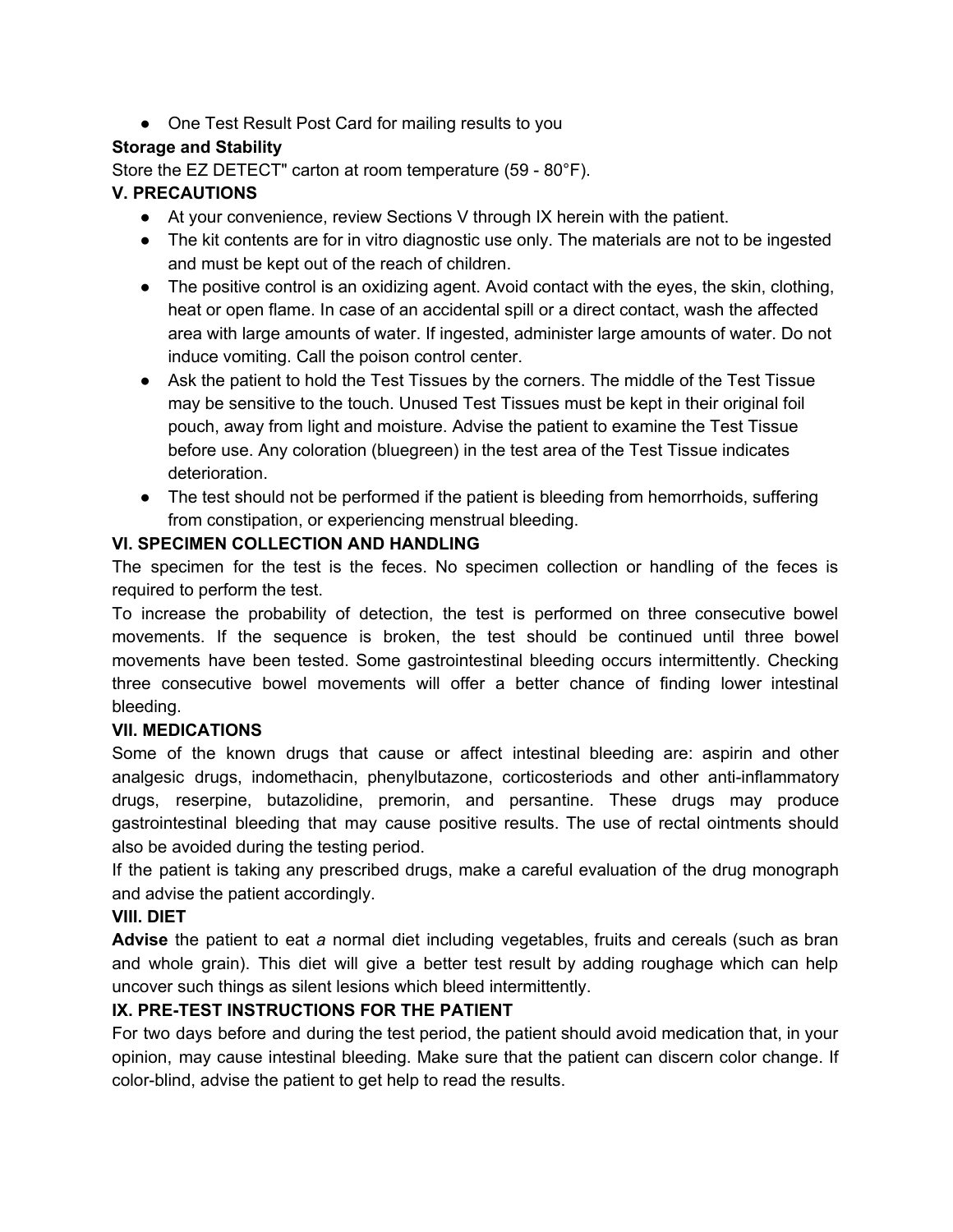All toilet cleaners, disinfectants, or deodorizers (such as Tidy Bowl', Vanish', etc.) should be removed from the toilet bowl and the tank. The toilet should be flushed repeatedly until the water is clear.

#### **X. TEST PROCEDURE**

## **A. TOILET WATER QUALITY CHECK**

The following check is performed to make certain the toilet water is satisfactory for the test. Even though EZ DETECTT'" has been shown to be unaffected by toilet water in the last several years of use in various U.S. regions, we recommend the following water quality check:

1. Open the foil pouch and take out one **Test Tissue,** and carefully drop it on the surface of the water in the toilet bowl.

2. If any trace of blue-green color appears on the Test Tissue after two minutes, the toilet water is unsuitable for the test. If no color appears in the cross area, the patient should be instructed to flush the toilet and continue with the bowel movement tests.

3. The patient should record the results by marking an

"X" in the proper column on the Test Result Card.

# **B. PROCEDURE FOR TESTING FOR BLOOD IN THE STOOL**

The patient should be advised to:

1. Urinate first and then flush the toilet;

*2.* Have a bowel movement;

3. Carefully drop a Test Tissue into the toilet bowl;

4. Any trace of blue-green color appearing in the Test Tissue within two minutes means excessive blood is present in the stool. The patient should be advised to record his results by making an "X" in the proper column on the Test Result Card. Flush the toilet.

5. Steps 1 thru 4 should be repeated for the next two consecutive bowel movements.

6. The patient should be instructed *to* stop testing and contact you if any of the tests from the three bowel movements show a blue- green color in the test area of the Test Tissue. Any unused Test Tissue may be discarded in a trash can.

#### **C. TEST PERFORMANCE CHECK**

The patient should perform this test only if he or she did not see any color in the bowel movement tests above.

Flush toilet. Carefully tear open and empty the contents of the Positive Control Package in the toilet bowl. After one minute, drop the last Test Tissue onto the top *of* the water. Color should appear on the test area of the Test **Tissue** within two minutes. In most cases the color will be blue-green, but in some cases the tissue over-reacts and a rust color may appear. Any color change indicates that the test tissues are performing properly. If there is no color change during the test performance check the patient will need to re-do the test using a new test kit.

# **XI. INTERPRETATION OF RESULTS**

*If* no trace of blue-green color is seen in the test area, the result is negative. The appearance of any trace of blue-green indicates a positive result. The color may vary in shade and intensity depending upon the amount *of* blood present in the stool. A negative or positive result does not prove conclusively the absence or presence of an abnormal condition (see section XII, "Limitations").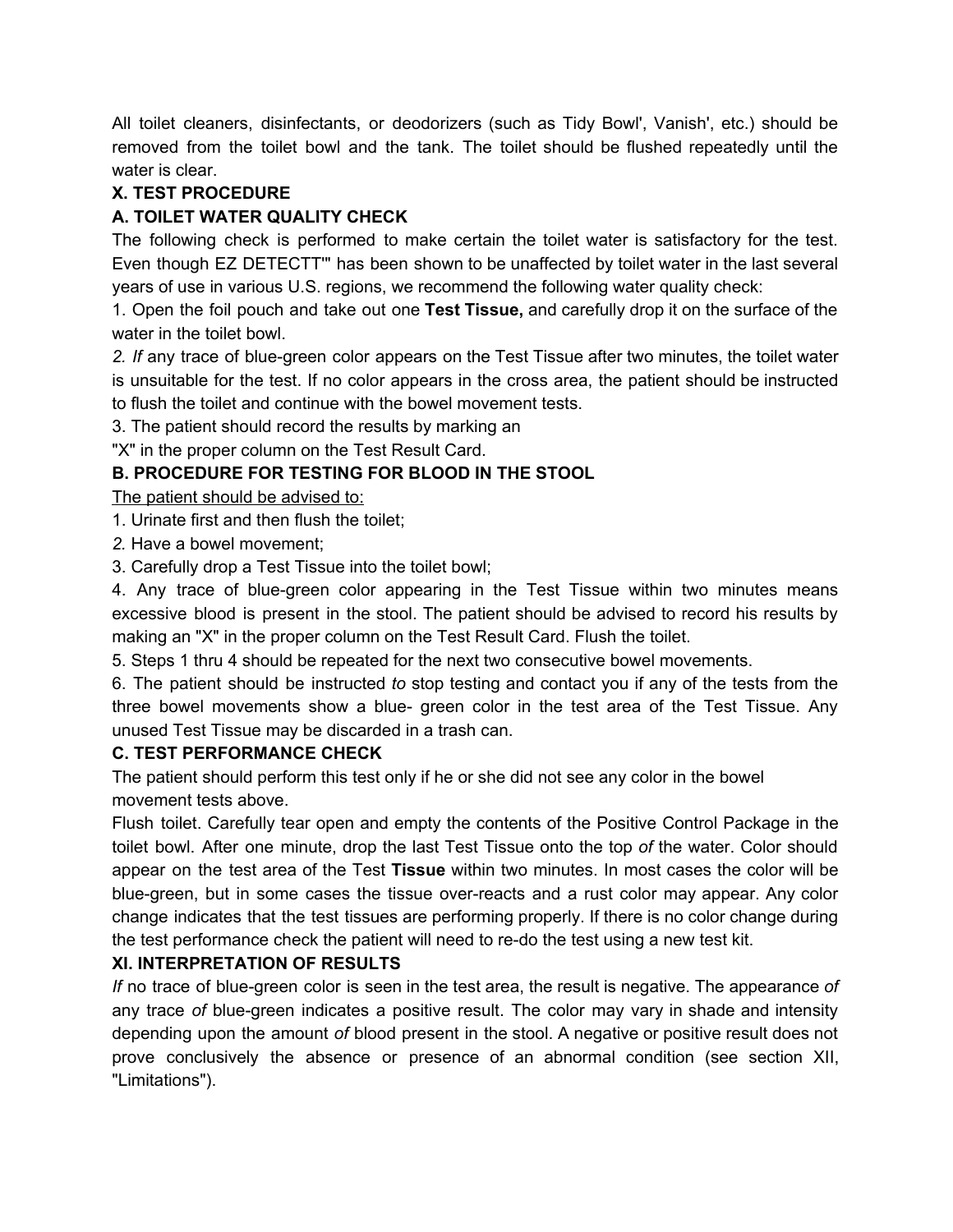The patient should be instructed to record all results on the provided Test Result Post Card and mail or bring it to you, even if the results are negative.

Note: For valid conclusions, the results for Test Tissue #1 (toilet water quality test) must be hegative (no trace of blue-green color on the Test Tissue) and the results for Test Tissue #5 (quality control check for test tissue) must be positive (any trace of blue-green color on the Test Tissue).

## **XII. LIMITATIONS**

1. As with any other in vitro diagnostic test, the results obtained from the EZ DETECT<sup>™</sup> Test should be used as a preliminary screen to other medically established procedures and be interpreted in conjunction with other clinical data available to you. The test does not replace other established diagnostic procedures, such as proctosigmoidoscopy, barium enema, Xray studies, etc. The results obtained with EZ DETECTT Test should not be considered conclusive for the presence or absence of a pathological condition.

2. Some of the previously mentioned drugs (see section VII), may induce gastrointestinal bleeding, and may cause positive results.

3. The EZ DETECT' Test is a qualitative test for blood in the stool. Even though the amount of color varies according to the concentration of blood, the test itself should not be used for quantitative information.

4. It is important that no urine be present during testing. Large amounts of urine may make the results difficult to see.

#### **XIII. PERFORMANCE CHARACTERISTICS**

### **Sensitivity**

The sensitivity of the EZ DETECT' Test is approximately 2.0 mg hemoglobin/100 ml water.

#### **Correlation Data (Clinical Evaluation)\***

101 patients were tested with the EZ DETECTT"' Test and the Hemoccult® slide test. The patients tested were ambulatory, hospitalized, or in a nursing home and had various types of bleeding disorders. 22 patients were found positive, while the other 79 patients gave negative results for blood in the feces. All positive tests showed a 100% correlation with the Hemoccult® slide test.

#### **Accuracy and Precision**

Multiple testing (n=20) on a sample containing 2.0mg hemoglobin/100m1 gave a positive result each time (100%). Multiple testing (n=20) on a sample devoid of hemoglobin gave a negative result each time (100%).

For more clinical data on the EZ DETECT''"" Test, you may send for the booklet "Technical Data on EZ DETECT".

Hemoccult - Trademark of Smith Kline Diagnostics.

# **XIV. LITERATURE**

 $\bullet$ 

1. Winawer, S.J. and Fleisher, M., 'Sensitivity and specificity of the fecal occult blood test for colorectal neoplasia.' Gastroenterology 82, 986-991 (1971).

2. Macrae, F.A., et al, "Optimal dietary conditions for Hemoccult testing." Gastroenterology 82, 899903 (1982).